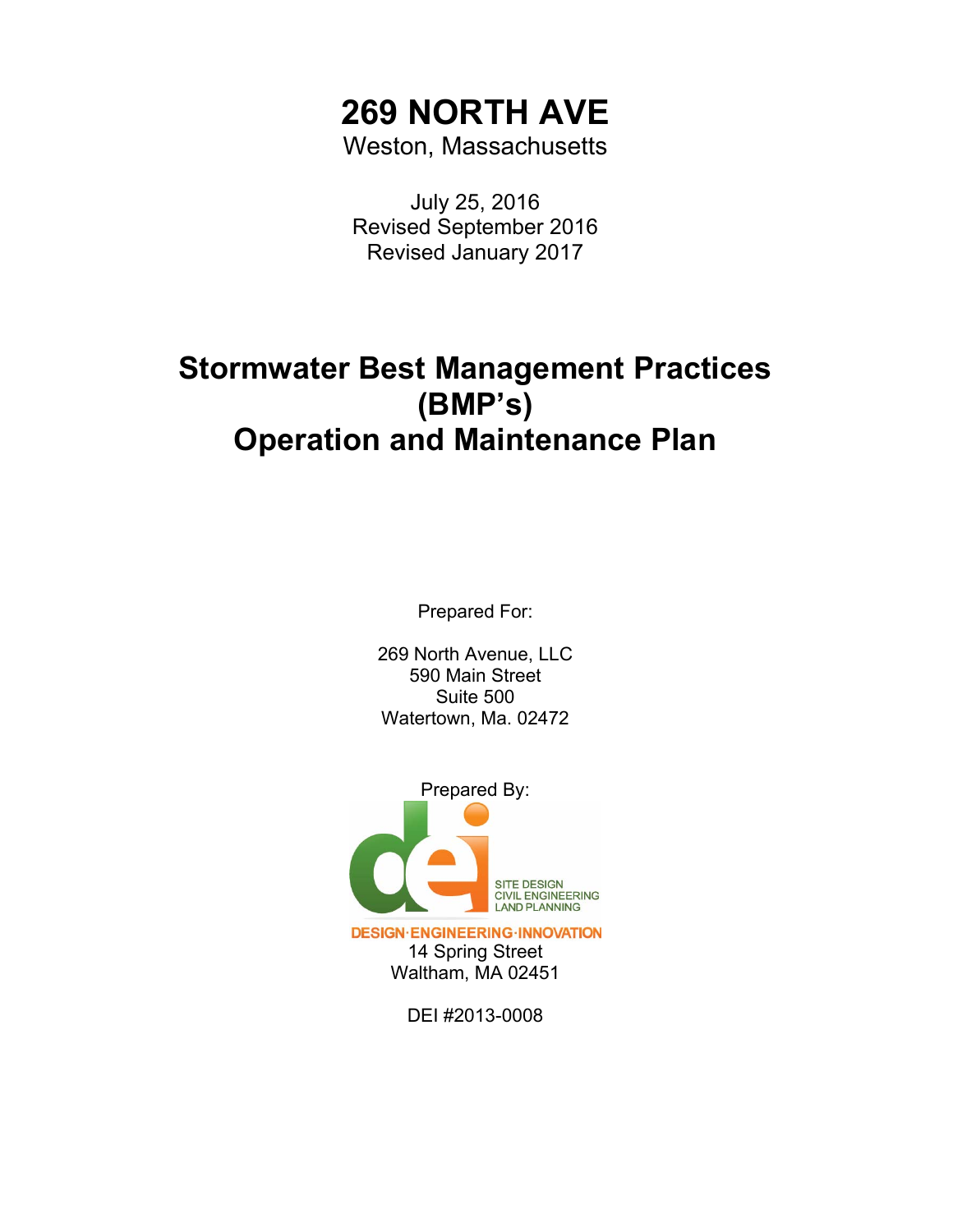## **TABLE OF CONTENTS**

- 1.0 Introduction
- 2.0 Purpose
- 3.0 BMP Description and Location
- 4.0 Inspection and Maintenance Checklist
- 5.0 Inspection, maintenance checklist and schedule
- 6.0 Snow Management
- 7.0 Trash Removal
- 8.0 General Landscape Management
- 9.0 Site Manager
- 10.0 Annual Report

## **INSPECTION FORMS**

- Form 1 Stormceptor catch basin
- Form 2 Infiltration Basins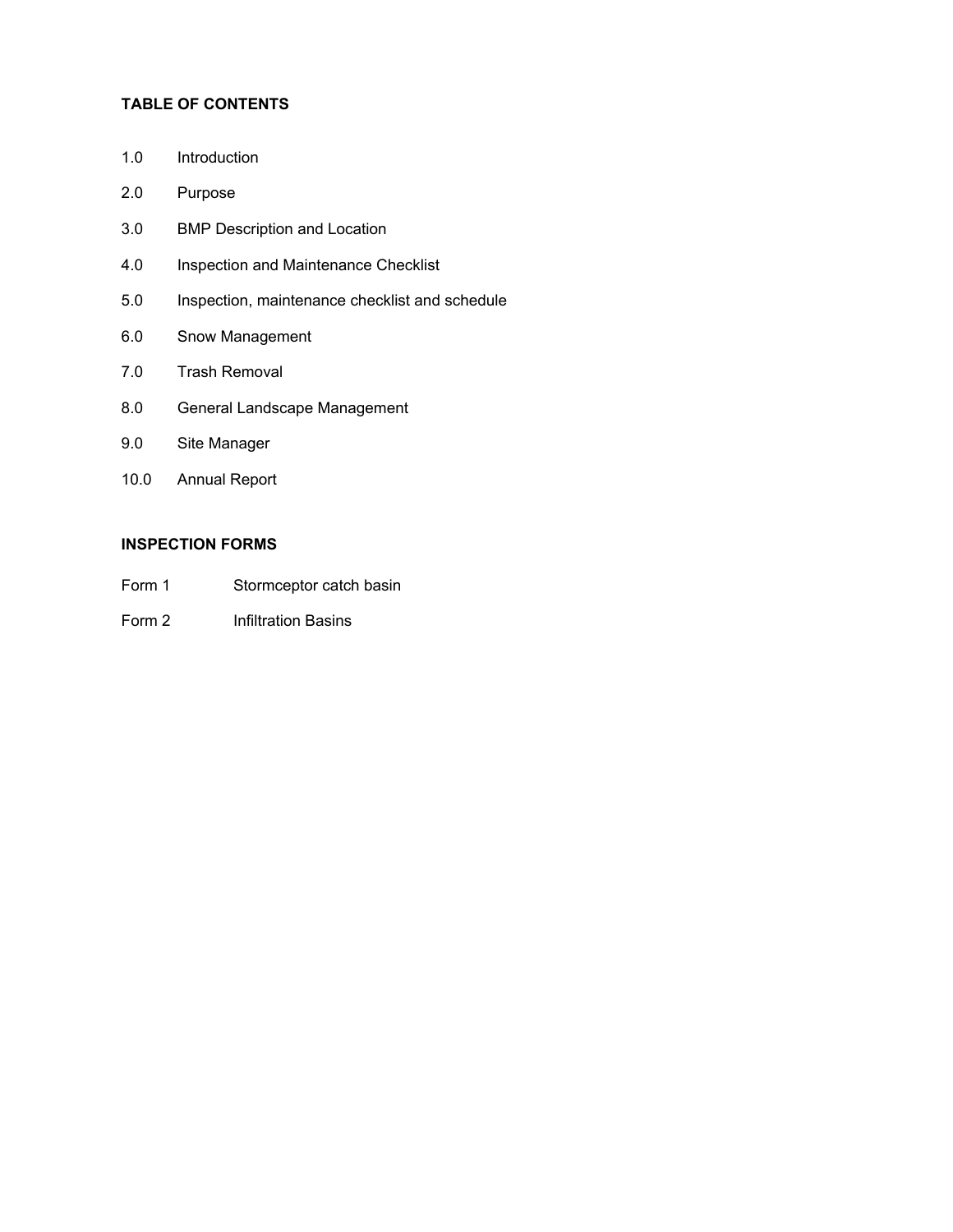#### **1.0 INTRODUCTION**

On behalf of 269 North Avenue, LLC, Doyle Engineering, Inc., as part of the site design for the property at 269 North Ave in Weston, Massachusetts, using guidelines implemented by the Department of Environmental Protection in the Commonwealth of Massachusetts, presents this Operation and Maintenance plan.

Owner: 269 North Avenue, LLC

It shall be the responsibility of the current and future property owner to comply with the requirements of this Operation and Maintenance Plan.

This operation and Maintenance Plan shall also include the approved site plans sheets C1.00, C2.00, C3.00, C4.00 and C5.00.

#### **2.0 PURPOSE**

This Operation and Maintenance Plan (O&M Plan) is intended to provide a mechanism for the consistent inspection and maintenance of each BMP installed on the project site. Included in this O&M Plan is a description of each BMP type, the location of each individual BMP and an inspection form for each BMP. The owner of the property is the owner and operator of the stormwater system and is responsible for its upkeep and maintenance.

#### **3.0 OPERATOR'S RESPONSIBILITIES**

This Operation and Maintenance Plan includes details on stormwater management system maintenance, snow removal, trash removal, landscape maintenance, and illicit discharges. Aspects of the site that are associated with the stormwater management system are indicated on the Site Utility Plan.

The Site Operator shall:

- 1. ensure that the specified procedures included in this plan are followed, that the various system components are maintained in perpetuity,
- 2. engage as employees or as contractors, qualified personnel to conduct required inspections, periodic maintenance, and system repairs, and
- 3. maintain proper records as specified herein.

#### **4.0 SYSTEM COMPONENTS**

4.1 Stormceptor Catch Basins

There are deep sump catch basins fitted with Stormceptor pretreatment units located throughout the proposed development. These Stormceptor catch basins are designed to remove trash, debris, and coarse sediment from the stormwater runoff.

4.2 Infiltration Basins

Infiltration systems are located under the parking areas for the project. The infiltration systems are constructed using permeable gravel that promotes infiltration. Pretreatment is critical for effective performance of infiltration basins which is why the deep sump catch basins precede the infiltration systems. Runoff from the design storm is stored until it infiltrates through the soil of the basin floor and walls.

#### **5.0 INSPECTION, MAINTENANCE CHECKLIST AND SCHEDULE**

Immediately following completion of the project construction contract period and during at least the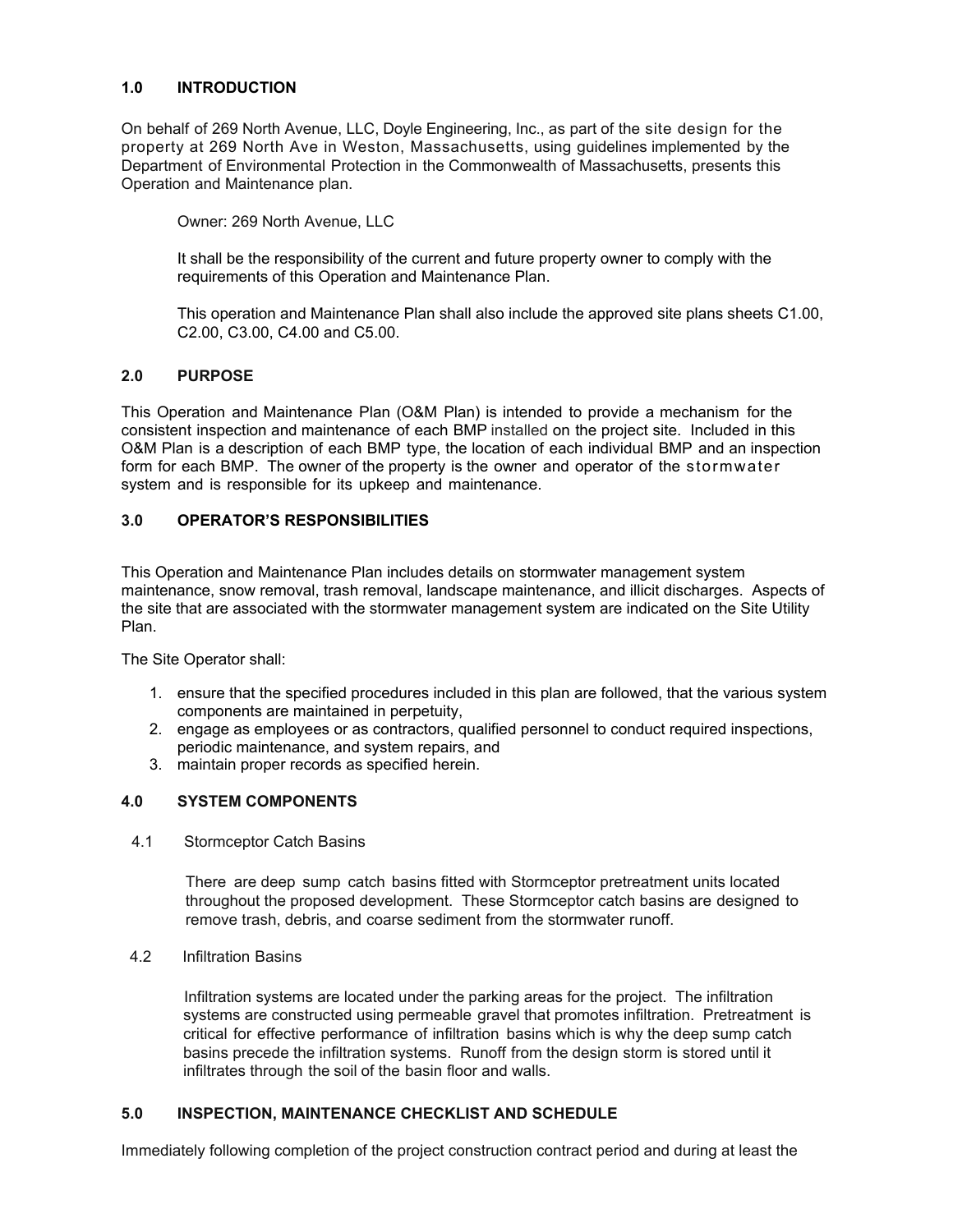next twelve (12) months thereafter, inspection of all system components shall be completed at least monthly and following every rainfall event of at least 1". A minimum of 2 monthly inspections shall be conducted during the first two growing seasons. As warranted during these inspections, maintenance in accordance with the component-specific sections listed below shall be completed and proper records kept.

Following completion of the initial monthly inspections, general system inspections shall be conducted quarterly. Inspections shall also be completed following any rainfall event of at least 3".

#### 5.1 Stormceptor Catch Basins

Stormceptor catch bsasin shall be inspected two times per year to determine the depth of sediment in basin. If the amount of sediment in the bottom of the basin is over 2-feet in depth, then the basin shall be cleaned.

#### 5.2 Infiltration Basin

Infiltration basins shall be inspected four times per year and after any storm event greater than a 2-year event (3.2 inches or greater).

At least twice a year, remove trash, debris and sediment form the basin as necessary; work shall be completed under dry conditions.

#### 5.3 Inspections and Record Keeping

- An inspection form should be filled out each and every time maintenance work is performed
- A binder should be kept at the North Ave property (Main Condominium Association Building) that contains all of the completed inspection forms and any other related materials
- A review of all Operation & Maintenance actions should take place annually to ensure that these stormwater BMPs are being taken care of in the manner illustrated in this Operation & Maintenance Plan.
- All operation and maintenance log forms for the last three years, at a minimum, shall be kept on site.
- The inspection and maintenance schedule may be refined in the future based on the findings and results of this operation and maintenance program or policy.

#### Infiltration Field

Periodic inspections of infiltration field shall include opening the observation ports and making observations of the stone surface and standing water. If standing water is observed in the infiltration field the water depth shall be recorded and the inspector shall return every 24 hours to record the water level. Standing water observed in the structure above the stone level longer than 72 hours following a rainfall event may indicate failure. A follow-up inspection by a qualified site engineer should be scheduled.

#### Other Drainage Structures

All drainage system structural elements including the catch basins, treatment chambers, drain manholes, and pipe outfall areas shall be inspected at least quarterly. Damage to inlet grates or outlet structures and/or any other material or side slope damage shall be logged and scheduled for repair and/or replacement. Accumulated sediments and/or hydrocarbons in the catch basins shall be removed at least annually by vacuum equipment and not by "clam shell" excavation. Collected materials shall be disposed of off-site in accordance with all applicable local and state regulations.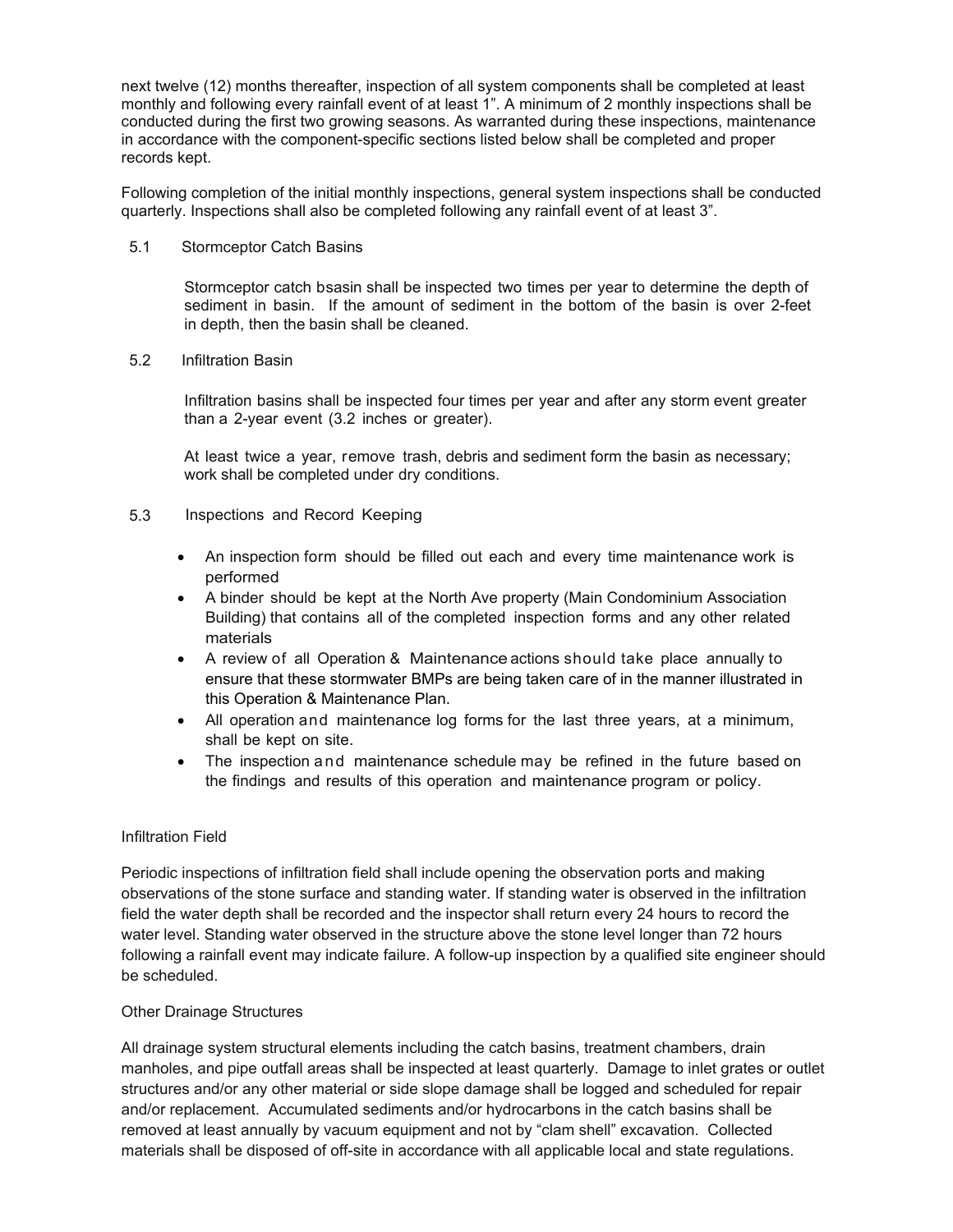Additionally, sediment shall be removed from the catch basins / drain inlets if a sediment depth of 24 inch or more is observed during routine inspections.

## **6.0 SNOW MANAGEMENT**

Snow removal for the project shall be required for the sidewalks, parking lots, and access drives. Snow removed from all paved areas shall be plowed to or otherwise moved to designated stockpile areas that drain toward the on-site storm water collection systems. No snow shall be stockpiled in areas that drain directly to offsite areas.

Use of a limited quantity of non-sodium based deicing material on paved surfaces prior to snowfall reduces the amount of plowing required and deicing material needed in the days following a snowfall event. Treated sand or other sodium-based deicing compounds shall not be used.

## **7.0 TRASH REMOVAL**

The paved areas, landscaped areas, and walkways shall be inspected for litter and trash quarterly. Any accumulated trash, litter, and discarded materials in these areas shall be removed. No disposal of materials is permitted within the landscaped or wooded areas on the project site. This prohibition applies to trash, fill material, construction debris, grass clippings, collected leaves and cut branches (exclusive of grass clippings that are mulched in place).

## **8.0 GENERAL LANDSCAPE MAINTENANCE**

The fertilizers utilized on the site shall be slow release types of fertilizer containing low nitrogen and phosphorus. Fertilizer applications shall be limited to the spring and early fall, generally just as the vegetation begins to grow (April 15) and in the fall (September). The fertilizer shall be applied per the manufactures specifications. The ratios for Nitrogen, Phosphorus, and Potassium shall be 3-1-2 or 3-1- 1, with nitrogen content not to exceed 25% (examples, 8-6-12 or 24-8-16). Furthermore, it is recommended that at least 30-50% of the total nitrogen be slow release.

Pesticides shall be limited to the minimal amount necessary to control identified outbreaks and significant infestations. The use of these materials shall be documented in the Site Maintenance Log indicating material applied, quantity and date of application.

All landscape debris including but not limited to pruning waste, collected leaves, raked mulch, or other debris should be removed from the project site. Grass clippings may be finely mulched in place, or otherwise must also be removed from the site.

## **9.0 SITE MANAGER**

A Site Manager shall be designated by the owner, either as an employee or as a contractor. The Site Manager will be responsible for oversight and/or completion of all inspection and maintenance activities specified herein.

The Site Manager will also be responsible for maintaining an accurate Site Maintenance Log. The Site Maintenance Log shall be available for inspection municipal or state departments or their agent(s) upon request.

The Site Maintenance Log will:

- 1. Document the completion or and results of periodic or special inspections,
- 2. Identify the personnel responsible for the completion of required maintenance tasks,
- 3. Document the completion of planned maintenance tasks.

4. Identify any outstanding problems, malfunctions or inconsistencies identified during the course of routine maintenance.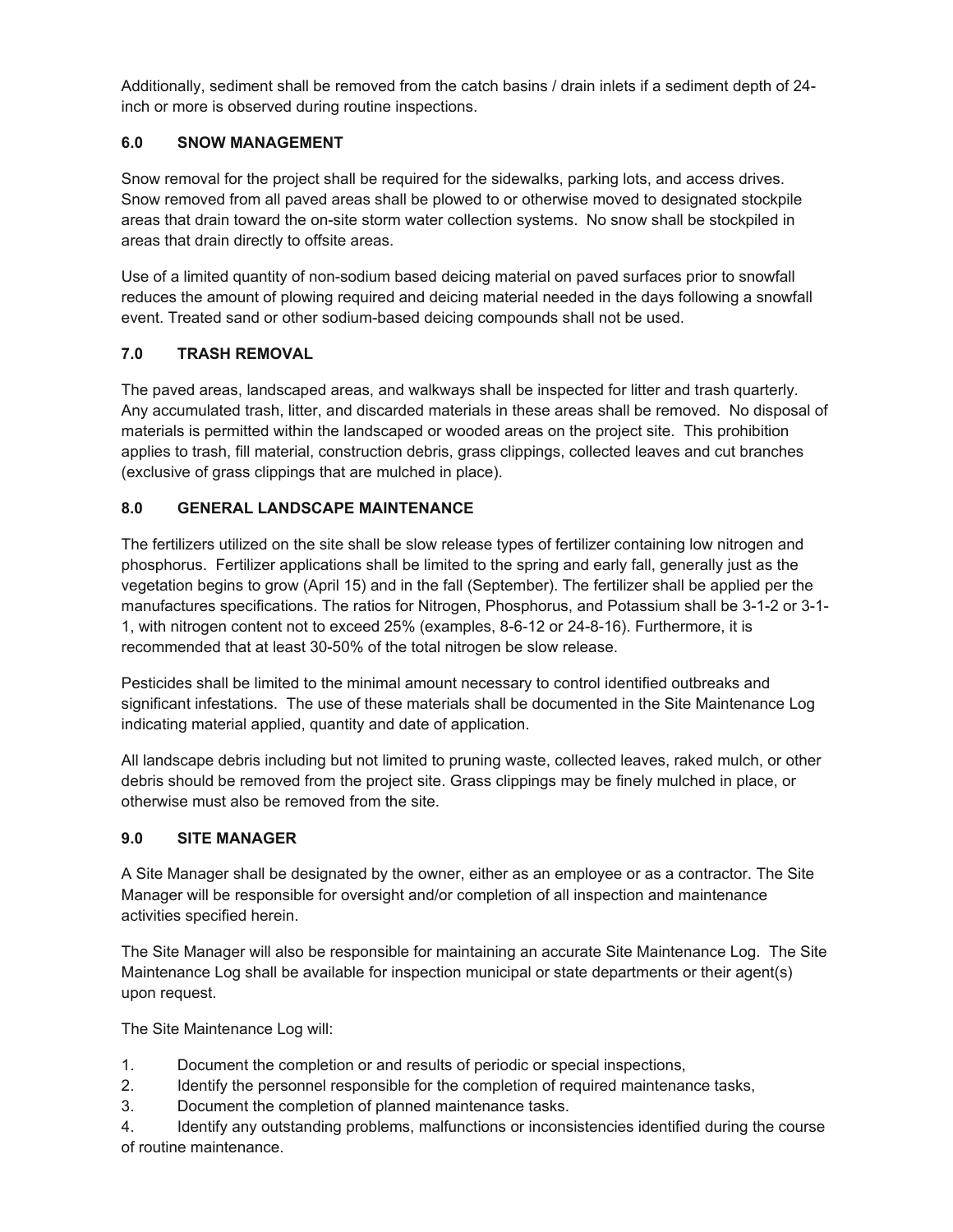The Site Manager will also be responsible for ensuring that all maintenance employees are familiar with the system components and their proper function, and are trained to identify improper function and/or failure.

## **10.0 ANNUAL REPORT**

An annual report shall be prepared by a professional engineer or other equally qualified stormwater inspector and will include the following:

- 1. A summary of all cleaning, repair, and general maintenance activities that were completed as reported in the periodic inspection logs maintained by the facility,
- 2. A verification that all scheduled inspections for the year were completed and properly documented and that all maintenance prescribed in the periodic inspection logs were completed,
- 3. A general assessment of the condition and performance of the stormwater management system for the facility.

The Annual Report shall be made available to the Town of Weston Engineering department, or to municipal offices upon request.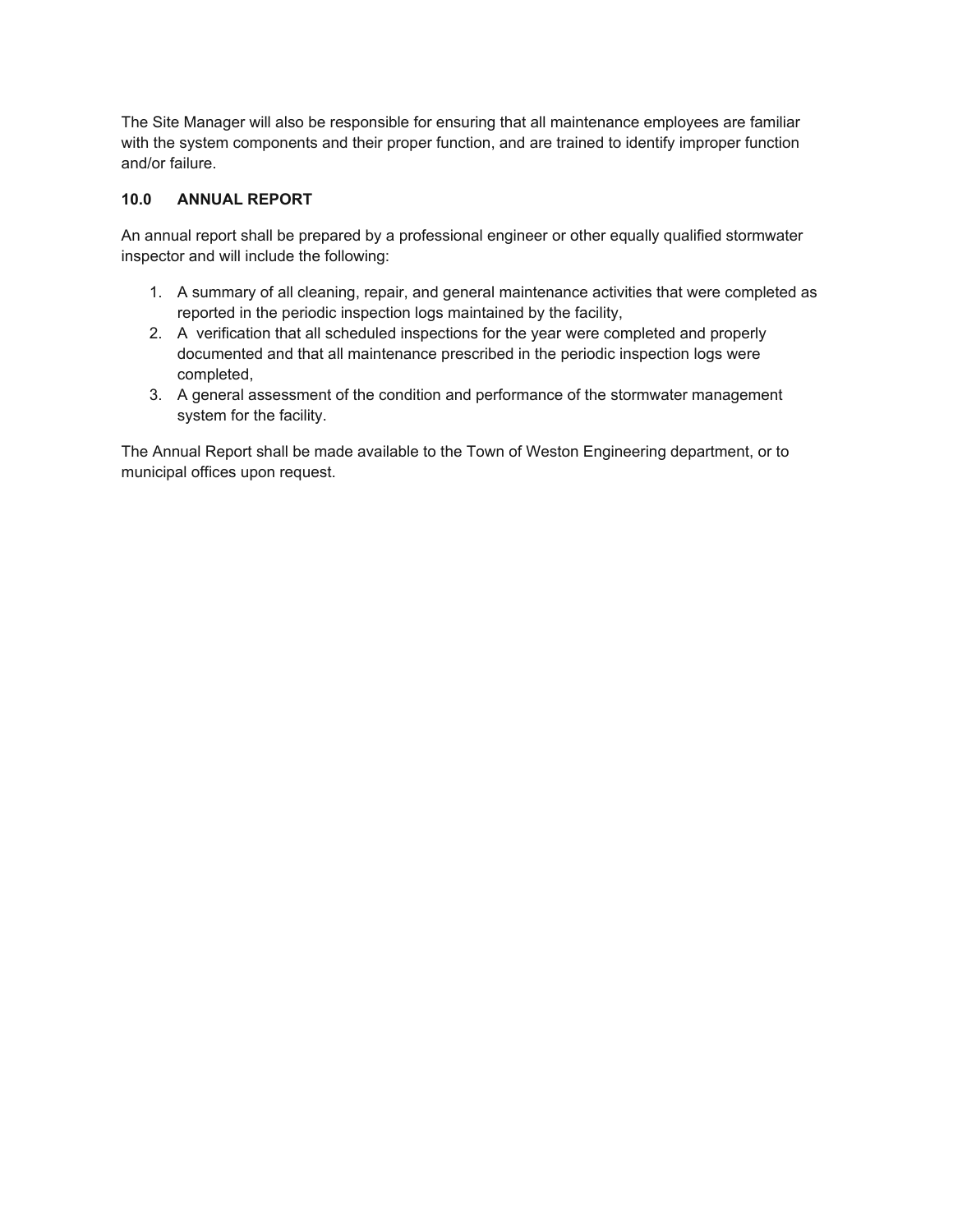## **Stormceptor CATCH BASIN**

## **Structure Number:**

| Frequency:    | Inspect and clean catch basins and leaching<br>galleys in March and November.                                                               |
|---------------|---------------------------------------------------------------------------------------------------------------------------------------------|
| Instructions: | Clean unit two times per year or whenever the depth of<br>the deposits is greater than or equal to two feet from<br>the bottom of the basin |

| <b>Inspected By:</b> | Date: |
|----------------------|-------|
|                      |       |
|                      |       |
|                      |       |
|                      |       |
|                      |       |
|                      |       |
|                      |       |
|                      |       |
|                      |       |
|                      |       |
|                      |       |
|                      |       |
|                      |       |

| Date | Depth to<br>Basin<br>Bottom | Depth to<br>Lowest<br>Invert | Sediment<br>Depth | Actions / Notes |
|------|-----------------------------|------------------------------|-------------------|-----------------|
|      |                             |                              |                   |                 |
|      |                             |                              |                   |                 |
|      |                             |                              |                   |                 |
|      |                             |                              |                   |                 |
|      |                             |                              |                   |                 |
|      |                             |                              |                   |                 |
|      |                             |                              |                   |                 |
|      |                             |                              |                   |                 |
|      |                             |                              |                   |                 |
|      |                             |                              |                   |                 |
|      |                             |                              |                   |                 |
|      |                             |                              |                   |                 |
|      |                             |                              |                   |                 |
|      |                             |                              |                   |                 |